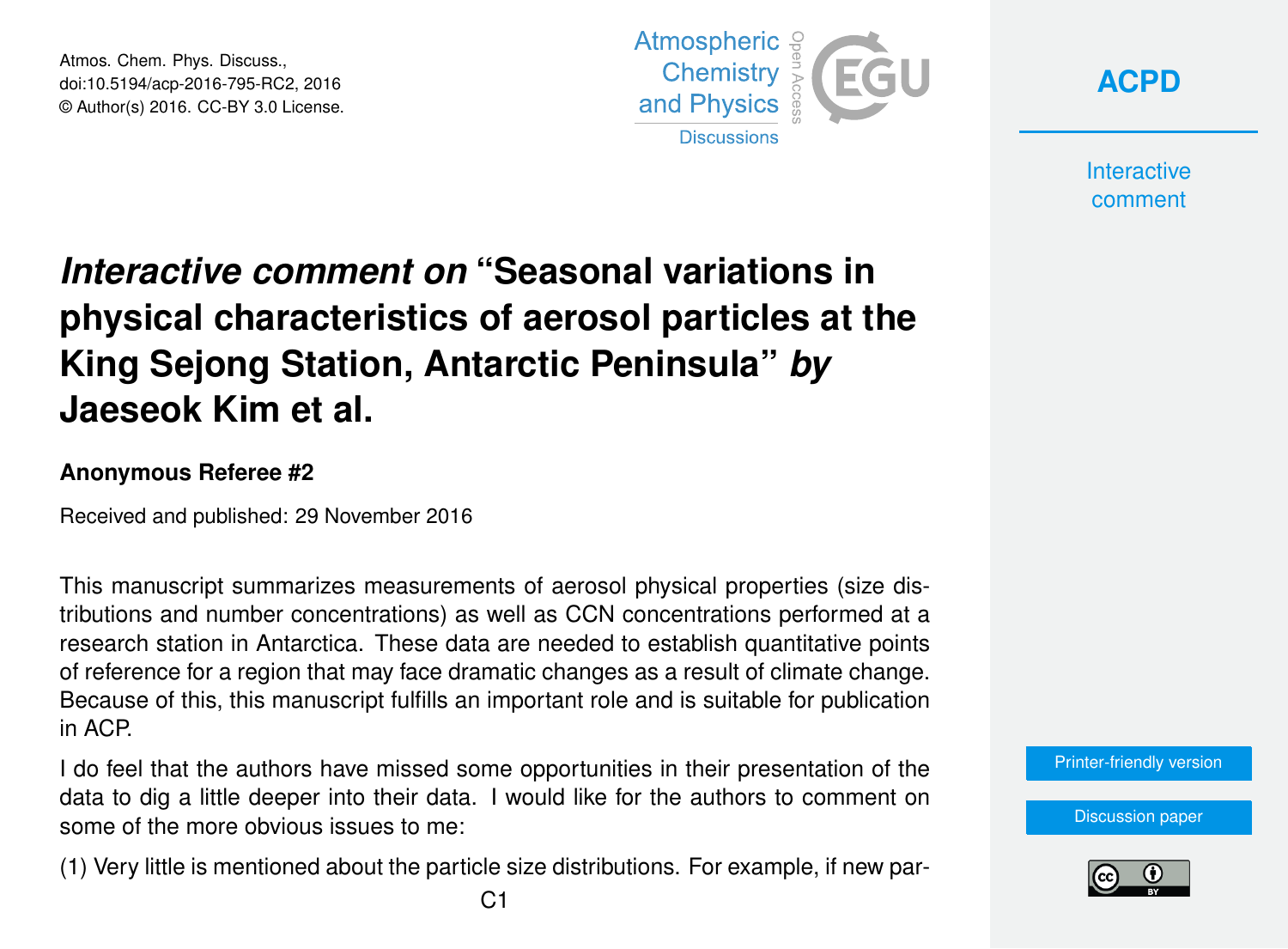ticle formation is expected (and there are several references to suggest this in the text). then what do the SMPS data tell us about the nature of the particle formations events. To address this question the data from the size distribution shown in Fig. 8 could show "box-whisker" data that better account for less frequent new particle formation events.

(2) Another missed opportunity is the lack of a thorough analysis of the CCNC data. Other than reporting concentrations at specific supersaturations, the "spectrum" of CCN activity is not really discussed in this paper. Some fitting parameters, namely "C" and "k", are presented but one of the most widely used parameters, kappa from k-Koehler theory, is not even mentioned.

While I do not demand consideration of these issues as a condition for publication, I do urge the authors to consider how a somewhat minor investment in time might add great value to this publication.

The following are a list of edits and concerns, with the page and line numbers listed:

P2, line 5: lager -> larger

Line 10: This abstract should not assume that the reader understands what C and k refer to. If you want to include these in the abstract you need to explain what they are.

Line 17: improper use of semicolon. Replace with colon

P3, line 9: "unascertained" may be a word (I'm not sure) but many simpler words like "undetermined" or "unknown" are better suited.

Line 10: remove "their"

Line 21: e.g. not i.e. (this is not an exhaustive list of physical properties).

P6, line 1: "decided" should be replaced with "determined"

Line 2: delete the second "only"

Line 7: what model of DMA was used?

**Interactive** comment

[Printer-friendly version](http://www.atmos-chem-phys-discuss.net/acp-2016-795/acp-2016-795-RC2-print.pdf)

[Discussion paper](http://www.atmos-chem-phys-discuss.net/acp-2016-795)